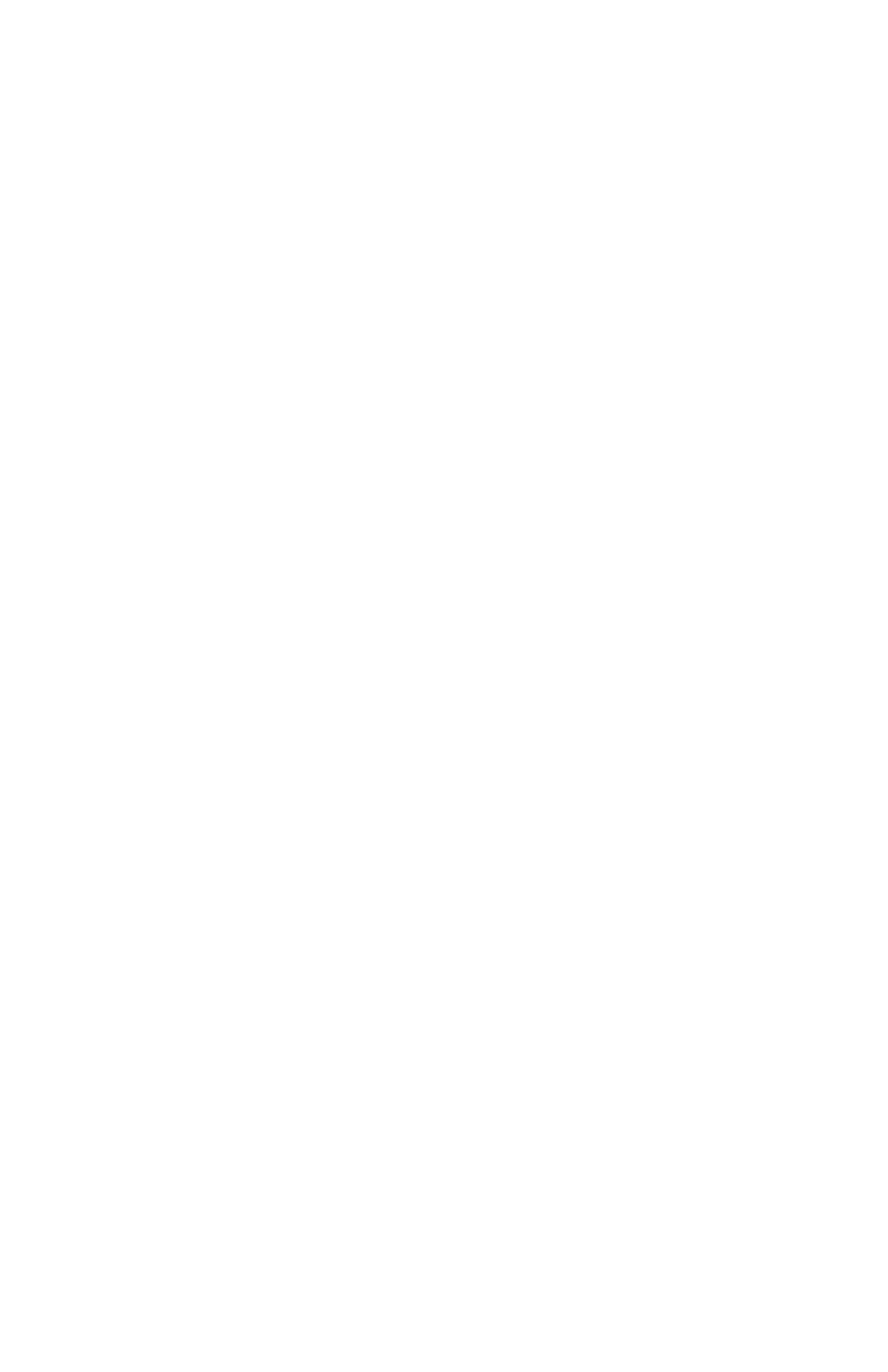## *OBJECTIVE*

Thyroid nodules occur in 50% of the world's population with incidence increasing with age. Ultrasound guided biopsies of the thyroid yield more accurate results than free-hand techniques.<sup>1</sup>

The CIRS Thyroid Ultrasound Training Phantom is a disposable training tool and practice medium for ultrasound guided thyroid biopsy procedures. The phantom also serves as an excellent teaching tool for identification of various types of thyroid nodules and training on proper thyroid scanning techniques.

The Thyroid Ultrasound Training Phantom creates a relaxed learning environment in which to develop skills.

### *DESCRIPTION OF THE PHANTOM*

This phantom contains a slightly enlarged thyroid gland positioned within an anthropomorphic neck. The chin and clavicle are provided as external anatomical landmarks. The phantom provides the trachea, internal jugular vein and common carotid artery as internal anatomical landmarks. Each thyroid lobe contains one cyst and one isoechoic stiff lesion. Various nodules can be manufactured within the thyroid gland on a custom basis. All materials are formulated to be ultrasonically realistic.

| <b>OVERALL DIMENSIONS:</b> | 31 cm x 32.5 cm                                          |  |
|----------------------------|----------------------------------------------------------|--|
|                            | $(12.2" \times 12.8")$                                   |  |
| <b>WEIGHT:</b>             | $9.4$ lbs $(3.5 \text{ kg})$                             |  |
| <b>VOLUME</b>              | 35cc (nominal)                                           |  |
| <b>MATFRIALS:</b>          | Zerdine <sup>®</sup> Encased in Proprietary<br>Elastomer |  |

#### *SPECIFICATIONS*

#### **The Model 074 Contains:**

- Internal Jugular Vein
- Common Carotid Artery
- Trachea
- Thyroid Contains:
	- (2) Cysts
	- (2) Isoechoic, Stiff Lesions

#### **MODEL 074 INCLUDES**

| OΤY | <b>COMPONENT DESCRIPTION</b>               |
|-----|--------------------------------------------|
|     | <b>Thyroid Ultrasound Training Phantom</b> |
|     | Surface Conditioner                        |
|     | User Guide                                 |
|     | 12-Month Warranty*                         |

\*Please note: once any device has been inserted into the phantom (such as biopsy needles, localization wires, etc.) the 12 month warranty will not cover claims related to material desiccation or needle tracking.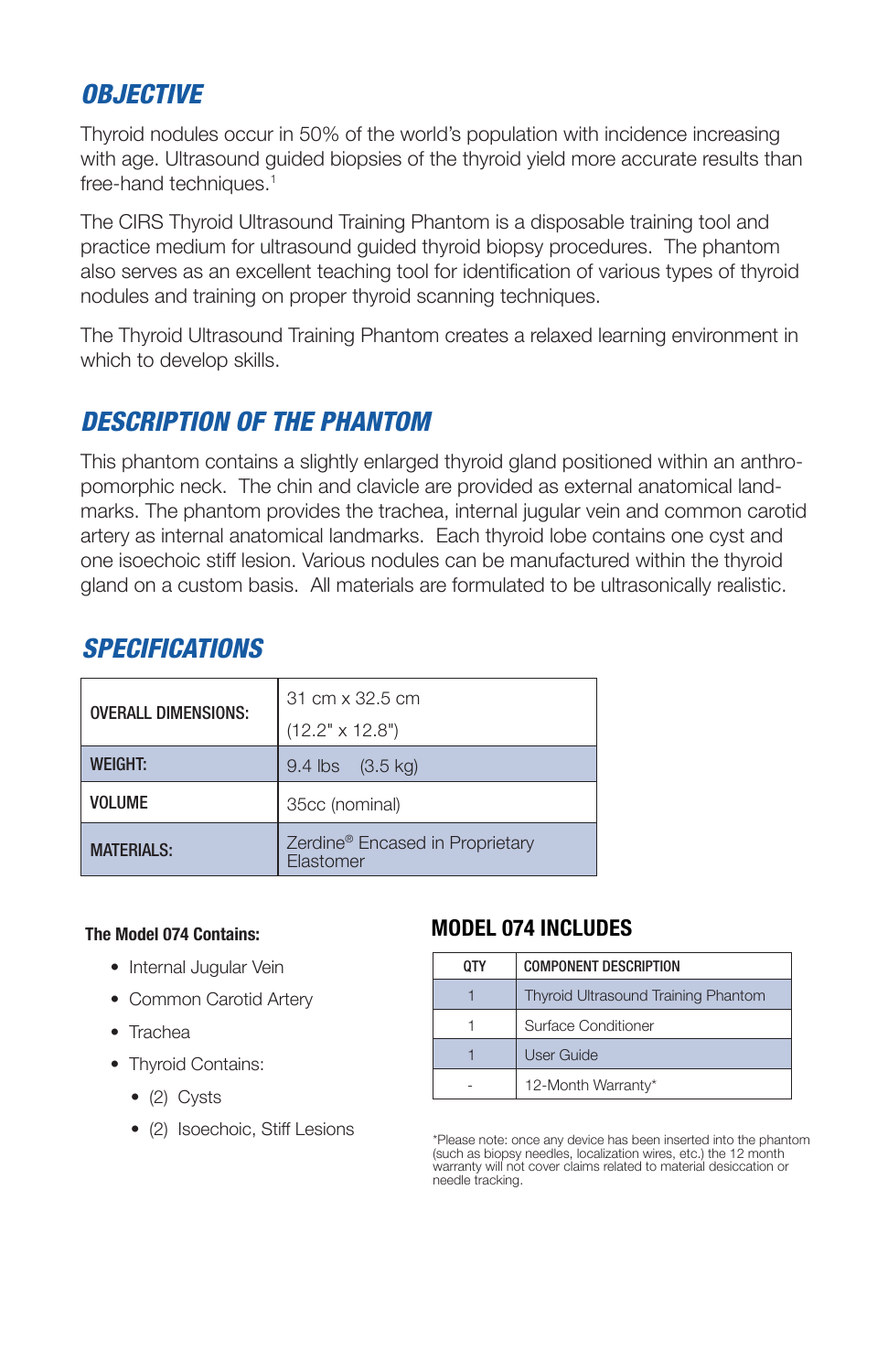## *MODEL 074 FEATURES*

- Internal and external anatomical landmarks
- Ultrasonically realistic materials
- Simple cysts and isoechoic, stiff lesions

## *BENEFITS OF THE PHANTOM*

- Train how to perform thyroid ultrasound examination
- Practice ultrasound quided biopsy procedures
- Develop hand-eye coordination in non-stressful environment
- Demonstrate and practice various insertion techniques
- Experiment with new procedures and evaluate new devices

## *USE OF THE PHANTOM*

Although this product has been evaluated and found to be safe if used as intended, it is always best to avoid repeated or prolonged skin contact with materials not intended for use on skin. It is recommended to handle the phantom and it's accessories using protective gloves.

- Apply coupling gel and scan as you would using standard patient procedure.
- Using ultrasonic imaging guidance, thyroid nodules in the phantom may be accessed and punctured surface, following normal procedures.







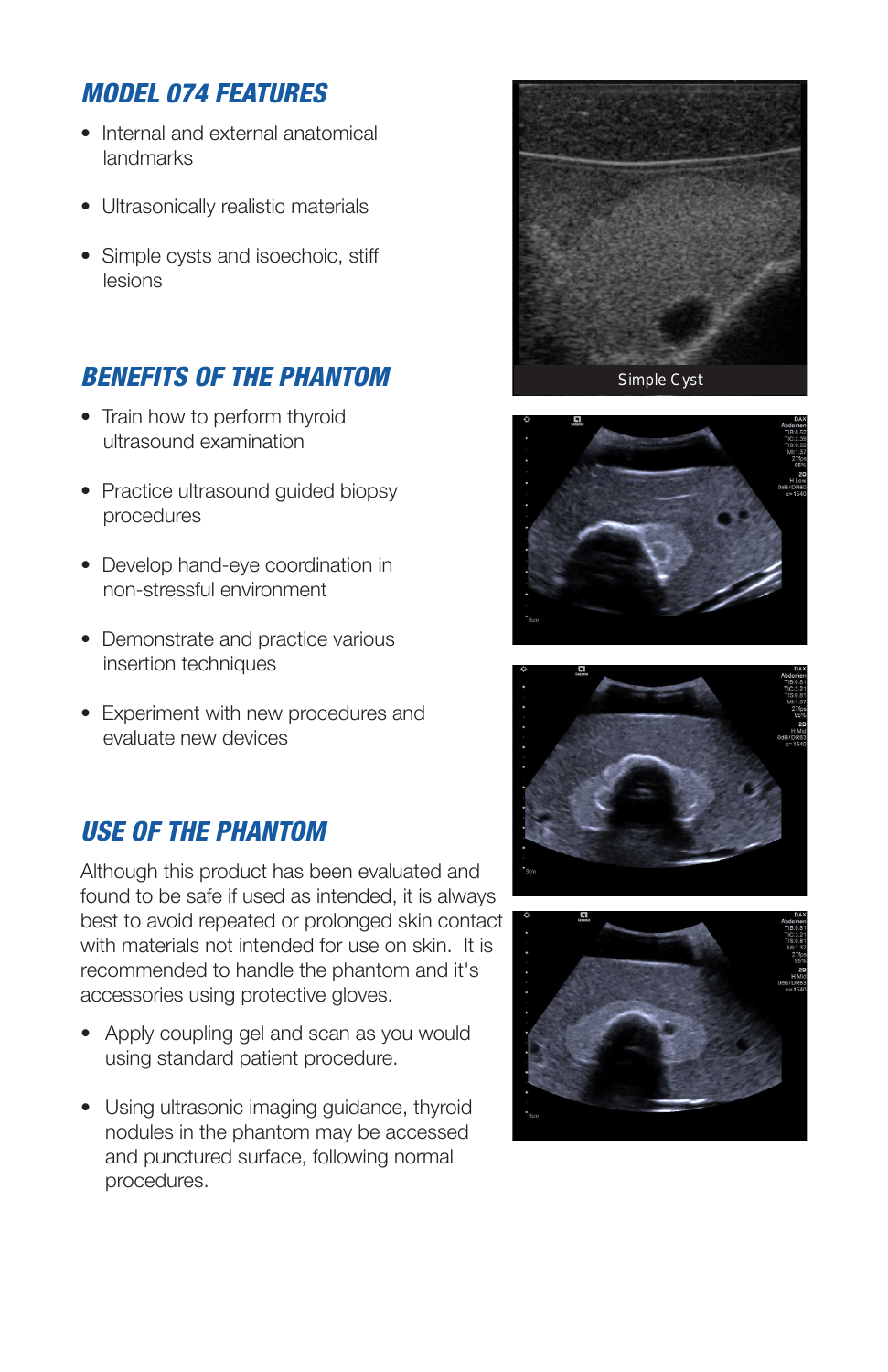## *CARE AND HANDLING*

- 1. For maximum product lifetime, store the phantom in standard room temperature and humidity. Sub-freezing temperatures should be avoided during shipping, as the freeze-thaw cycle may damage housing integrity and displace the targets. High temperatures may accelerate desiccation. If signs of weight loss are seen (such as a sunken scanning surface), contact CIRS for assistance.
- 2. Phantom can be cleaned with mild soap and water.
- 3. Avoid solvent based or abrasive cleaning agents.
- 4. This phantom is not intended for palpation. This will damage the phantom.
- 5. This phantom is a shelf-life item. For peak performance, the phantom should be used within the warranty period.
- 6. Technical questions should be referred to CIRS customer service at (800) 617-1177.

Please note: Each phantom is individually hand crafted and as such will have minor variations and anomalies. Our QA system has established processes to review these various anomalies to ensure they do not jeopardize the utility of the phantom. Minor surface blemishes (as shown below), creases or mold seams on phantom surface will not adversely affect ultrasonic scans.



#### *REFERENCE*

1. Cerutti JM, Delcelo R, Amadei MJ, Nakabashi C, Maciel RM, Peterson B, Shoemaker J, Riggins GJ. "A preoperative diagnostic test that distinguishes benign from malignant thyroid carcinoma based on gene expression." J Clin Invest. 2004 Apr: 113(8): 1234-42.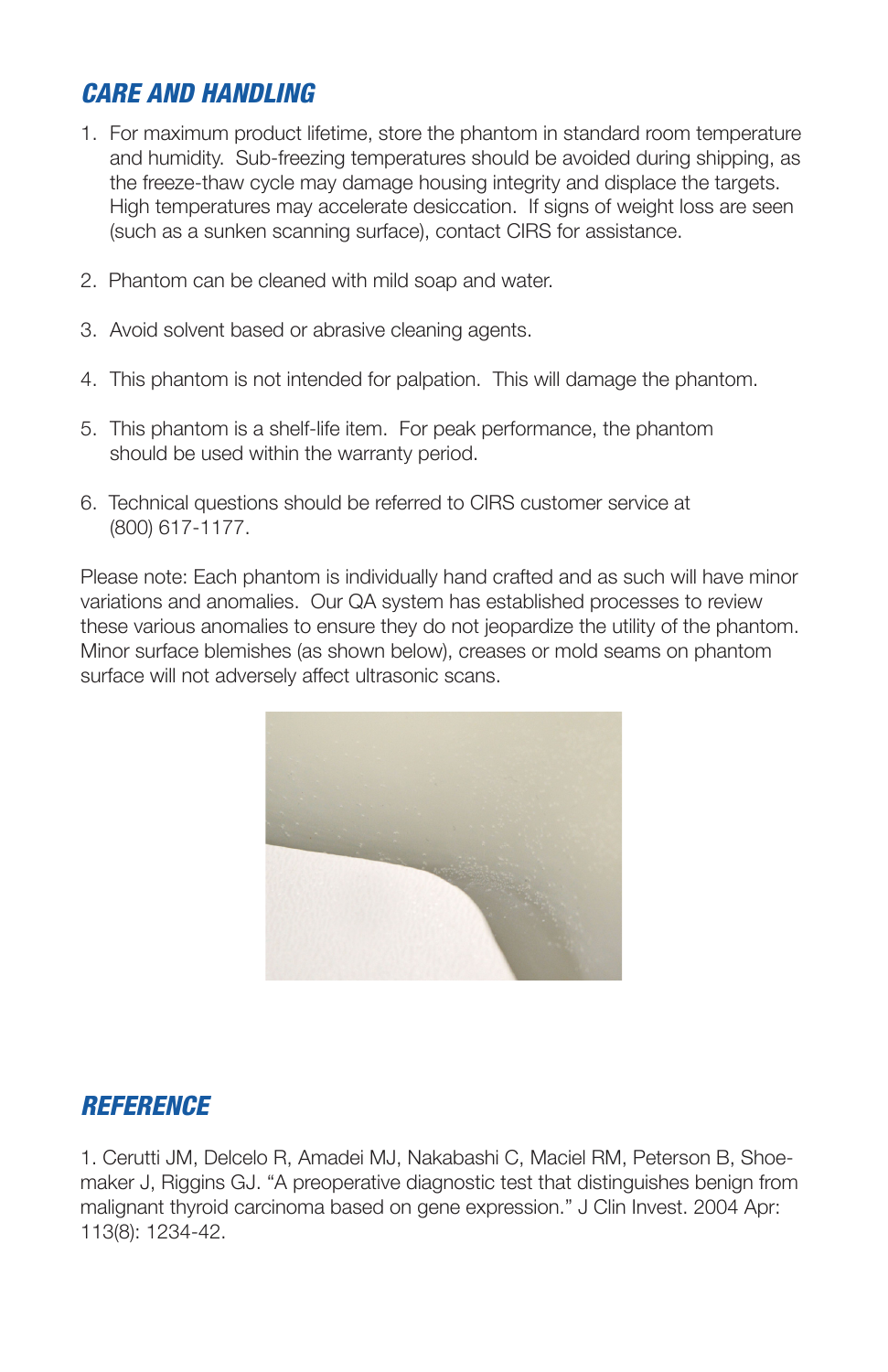#### *WARRANTY*

All standard CIRS products and accessories are warranted by CIRS against defects in material and workmanship for a period as specified below. During the warranty period, the manufacturer will repair or, at its option, replace, at no charge, a product containing such defect provided it is returned, transportation prepaid, to the manu- facturer. Products repaired in warranty will be returned transportation prepaid.

There are no warranties, expressed or implied, including without limitation any implied warranty of merchantability or fitness, which extend beyond the description on the face hereof. This expressed warranty excludes coverage of, and does not provide relief for, incidental or consequential damages of any kind or nature, including but not limited to loss of use, loss of sales or inconvenience. The exclusive remedy of the purchaser is limited to repair, recalibration, or replacement of the product at manufacturer's option.

This warranty does not apply if the product, as determined by the manufacturer, is defective because of normal wear, accident, misuse, or modification.

#### **NON-WARRANTY SERVICE**

If repairs or replacement not covered by this warranty are required, a repair estimate will be submitted for approval before proceeding with said repair or replacement.

#### **RETURNS**

If you are not satisfied with your purchase for any reason, please contact Customer Service or your local distributor prior to returning the product. Visit https://www. cirsinc.com/distributors/ to find your local distributor. Call 800-617-1177, email rma@cirsinc.com, or fax an RMA request form to 757-857-0523. CIRS staff will attempt to remedy the issue via phone or email as soon as possible. If unable to correct the problem, a return material authorization (RMA) number will be issued. Non-standard or "customized" products may not be returned for refund or exchange unless such product is deemed by CIRS not to comply with documented order specifications. You must return the product to CIRS within 30 calendar days of the issuance of the RMA. All returns should be packed in the original cases and or packaging and must include any accessories, manuals and documentation that shipped with the product. The RMA number must be clearly indicated on the outside of each returned package. CIRS recommends that you use a carrier that offers shipment tracking for all returns and insure the full value of your package so that you are completely protected if the shipment is lost or damaged in transit. If you choose not to use a carrier that offers tracking or insure the product, you will be responsible for any loss or damage to the product during shipping. CIRS will not be responsible for lost or damaged return shipments. Return freight and insurance is to be pre-paid.

#### **WITH RMA NUMBER, ITEMS MAY BE RETURNED TO:**

**CIRS** Receiving 900 Asbury Ave, Norfolk, Virginia, 23513 USA

| PRODUCT                                                   | <b>WARRANTY PERIOD</b> |
|-----------------------------------------------------------|------------------------|
| Model 074 - Thyroid Ultrasound<br><b>Training Phantom</b> | 12 Months*             |

\*Please note: once any device has been inserted into the phantom (such as biopsy needles, localization wires, etc.) the 12 month warranty will not cover claims related to material desiccation or needle tracking.